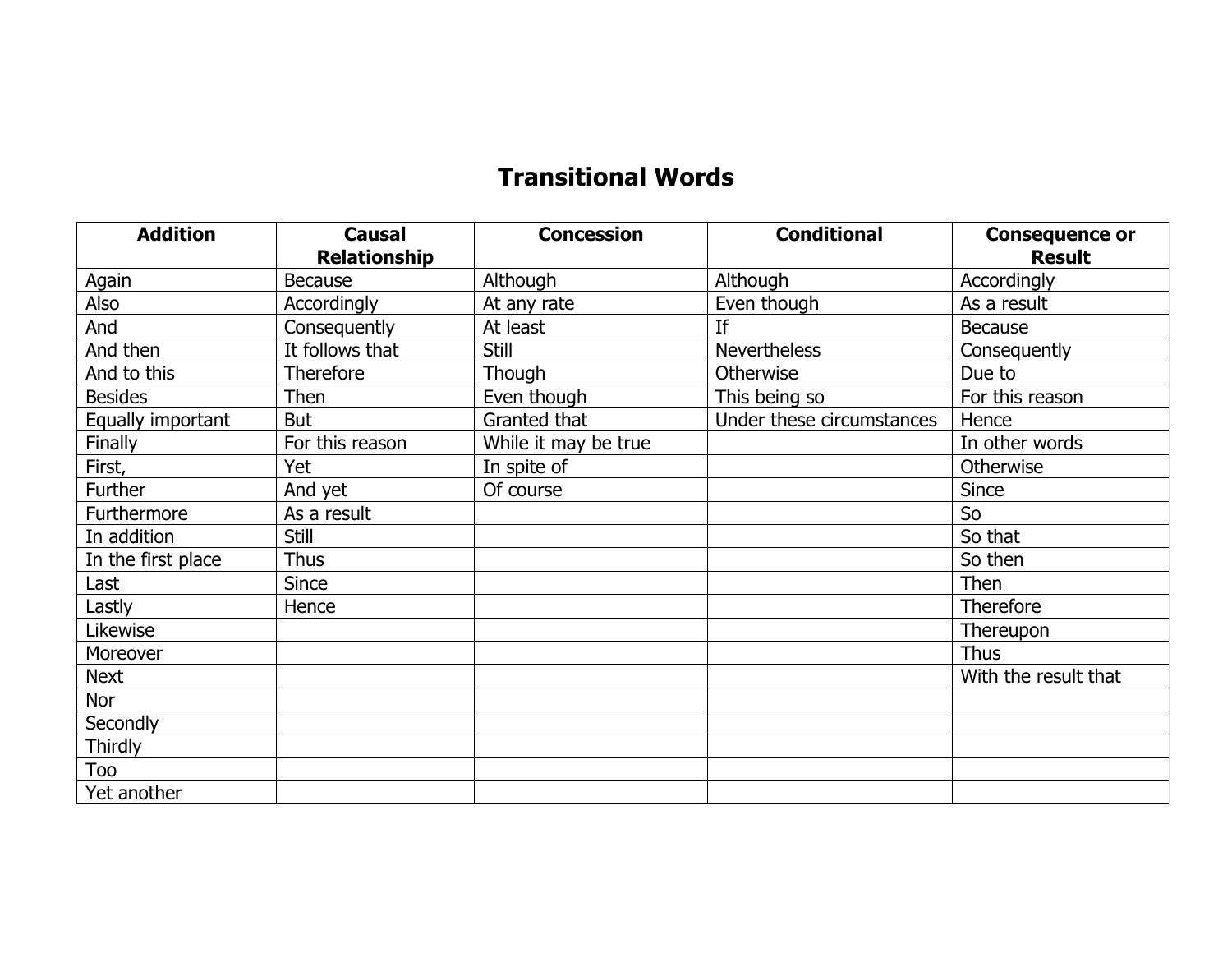| <b>Comparison Contrast</b> |                        | <b>Conviction</b>   | <b>Details</b>    | <b>Direction</b> |
|----------------------------|------------------------|---------------------|-------------------|------------------|
|                            |                        |                     |                   | Above            |
| A similarity               | On the contrary        | Accordingly         | <b>Especially</b> |                  |
| Alike                      | On the other hand      | After all           | In detail         | Beyond           |
| Although                   | Otherwise              | Apparently          | In particular     | Here             |
| As well as                 | Rather                 | Certainly           | Including         | In the distance  |
| At the same time           | Same                   | Consequently        | Namely            | <b>Nearly</b>    |
| <b>Both</b>                | Similarly              | Evidently           | Specifically      | Opposite         |
| <b>But</b>                 | Still                  | For all that        | To enumerate      | Over there       |
| By the same token          | The same as            | Furthermore         | To explain        | <b>There</b>     |
| Contrary to                | Though                 | Hence               | To list           | To the left      |
| Contrast                   | <b>Too</b>             | However             |                   | To the right     |
| Conversely                 | <b>Unless</b>          | Indeed              |                   | Under            |
| Even though                | Whereas                | It is apparent      |                   |                  |
| Granted                    | While                  | <b>Nevertheless</b> |                   |                  |
| Have in common             | While this may be true | Notwithstanding     |                   |                  |
| Here again                 | Yet                    | Of course           |                   |                  |
| However                    |                        | Presumably          |                   |                  |
| In contrast to this        |                        | Therefore           |                   |                  |
| In like manner             |                        | <b>Thus</b>         |                   |                  |
| In spite of                |                        | To be sure          |                   |                  |
| In the same way            |                        | Undoubtedly         |                   |                  |
| Instead                    |                        |                     |                   |                  |
| Like                       |                        |                     |                   |                  |
| Likewise                   |                        |                     |                   |                  |
| Likewise                   |                        |                     |                   |                  |
| <b>Nevertheless</b>        |                        |                     |                   |                  |
| Notwithstanding            |                        |                     |                   |                  |
|                            |                        |                     |                   |                  |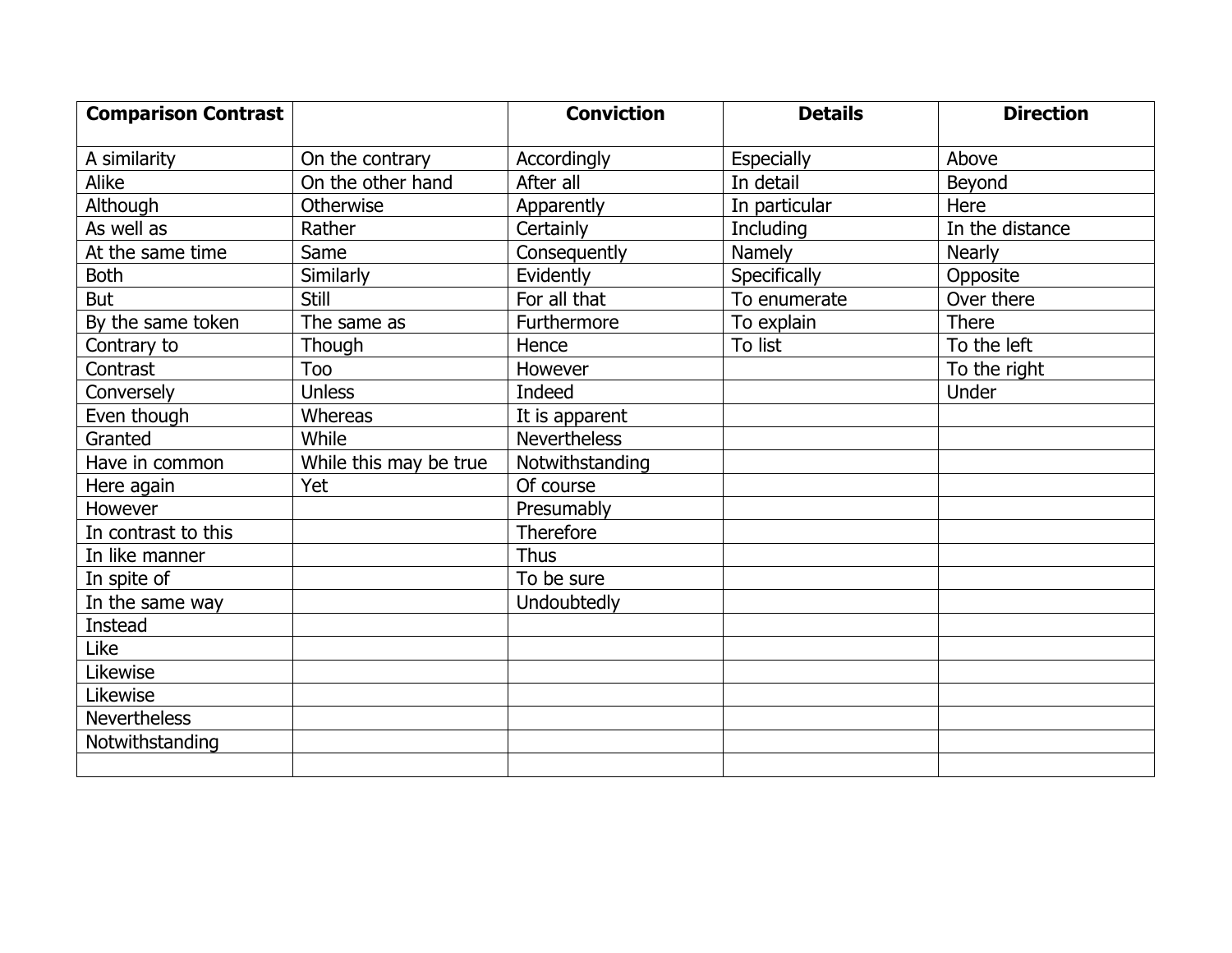| <b>Diversion</b> | <b>Emphasis</b>  | <b>Examples</b>    | <b>Generalizing</b> | <b>Illustration</b> |
|------------------|------------------|--------------------|---------------------|---------------------|
| By the way       | Above all        | As an illustration | As a rule           | For example         |
| Incidentally     | Again            | For example        | For the most part   | For instance        |
|                  | Also             | For instance       | Generally           | For one thing       |
|                  | As stated before | In other words     | Generally speaking  |                     |
|                  | <b>Besides</b>   | In particular      | In other words      |                     |
|                  | Certainly        | <b>Thus</b>        | Ordinarily          |                     |
|                  | Furthermore      | To illustrate      | <b>Usually</b>      |                     |
|                  | In addition      |                    |                     |                     |
|                  | In fact          |                    |                     |                     |
|                  | In truth         |                    |                     |                     |
|                  | Indeed           |                    |                     |                     |
|                  | Of course        |                    |                     |                     |
|                  | Really           |                    |                     |                     |
|                  | Surely           |                    |                     |                     |
|                  | Truly            |                    |                     |                     |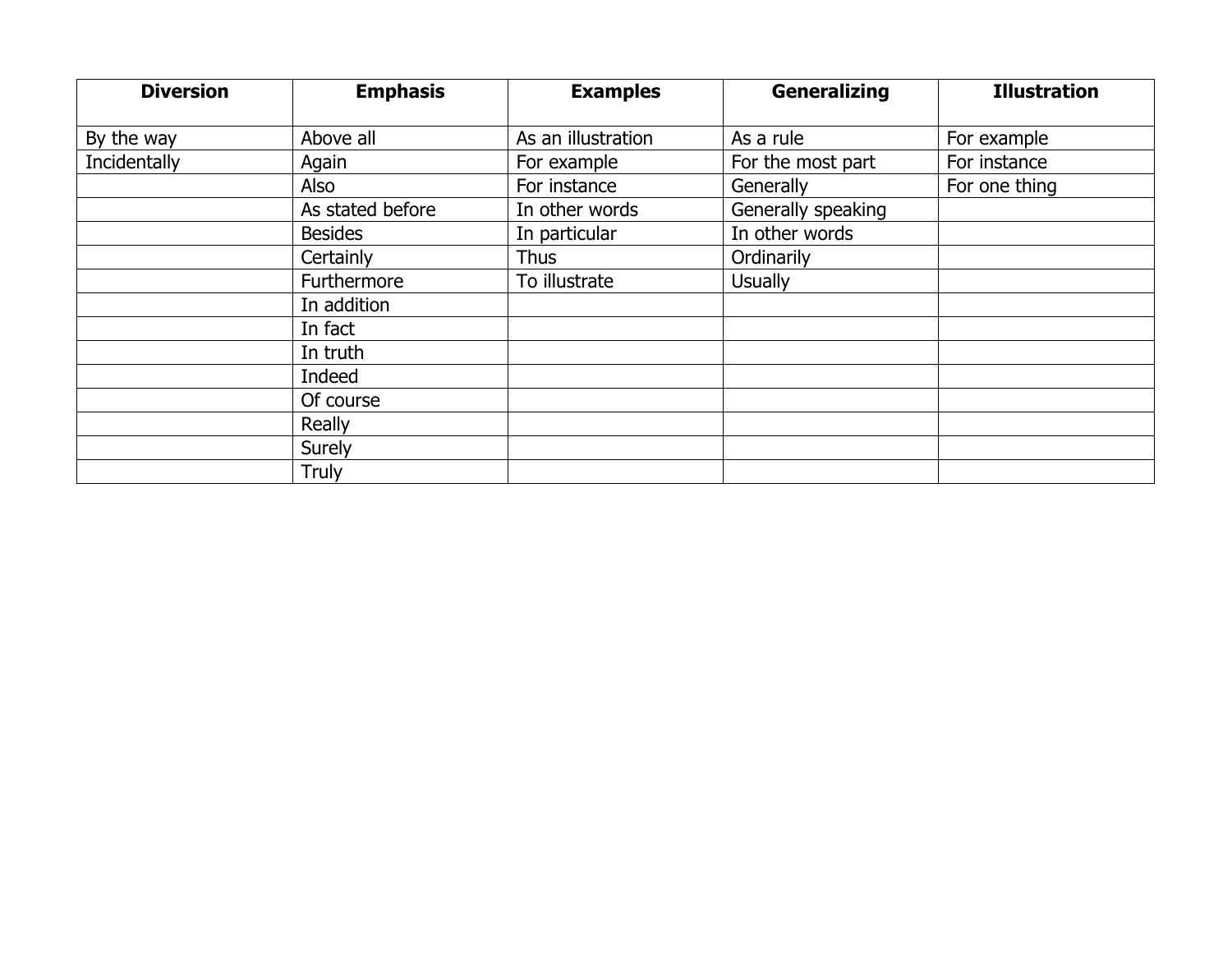| <b>Instances</b>      | <b>Place</b>         | <b>Purpose</b>   | <b>Repeating/Restatement</b> | <b>Result</b>    |
|-----------------------|----------------------|------------------|------------------------------|------------------|
| An example            | Adjacent to          | For this purpose | Certainly                    | Accordingly      |
| As proof              | Beyond               | To this end      | In any event                 | Consequently     |
| For example           | Here                 | With this object | In brief                     | Hence            |
| For instance          | <b>Nearby</b>        |                  | In essence                   | In conclusion    |
| In particular         | On the opposite side |                  | In fact                      | <b>Therefore</b> |
| One case              | Opposite to          |                  | In other words               | Thereupon        |
| Still another example |                      |                  | In short                     | <b>Thus</b>      |
| is                    |                      |                  |                              |                  |
| Such as               |                      |                  | Indeed                       | Wherefore        |
| To cite specifically  |                      |                  | Namely                       |                  |
| To illustrate         |                      |                  | On the whole                 |                  |
|                       |                      |                  | Surely                       |                  |
|                       |                      |                  | That is                      |                  |
|                       |                      |                  | That is to say               |                  |
|                       |                      |                  | To be sure                   |                  |
|                       |                      |                  | To put it differently        |                  |
|                       |                      |                  | To repeat                    |                  |
|                       |                      |                  | Truly                        |                  |
|                       |                      |                  | Undoubtedly                  |                  |
|                       |                      |                  | Without a doubt              |                  |